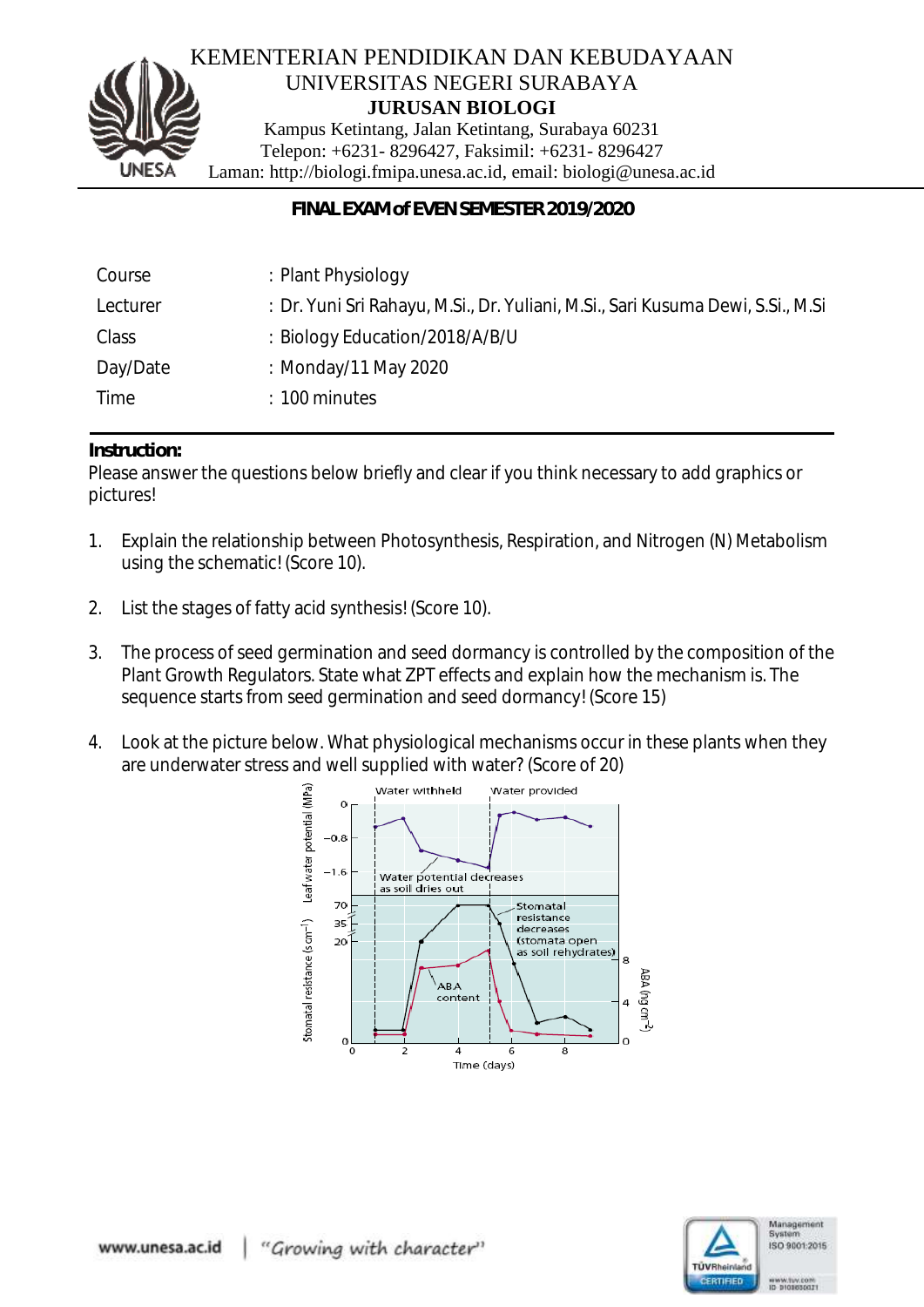

5. Biology students plant sunflowers near windows that exposure to light. After several weeks, the direction of the sunflowers' plant growth turns to the windows. (Score 15)



Why did this event happen? Give your opinion and the underlying theory?

- 6. In ancient times, the Chinese had the custom of placing citrus fruits near the incense for praying places. It is believed can accelerate fruit ripening. Explain your opinion scientifically! (Score 15)
- 7. From the picture below, it can see that plants are moving. (Score 15) a. State what motion the plant does?
	- b. Explain the mechanism that causes the plant motion to occur?



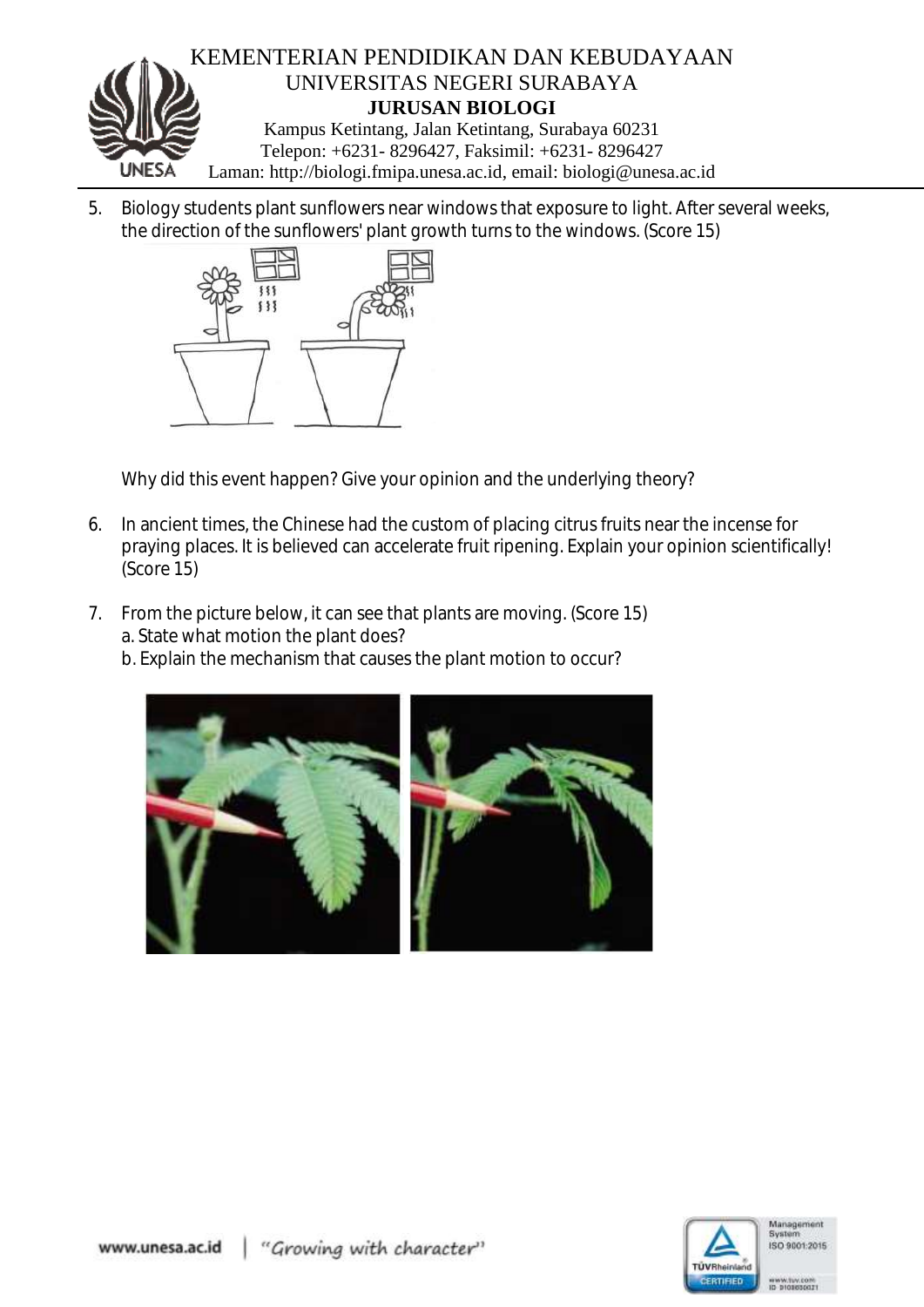

## KEMENTERIAN PENDIDIKAN DAN KEBUDAYAAN UNIVERSITAS NEGERI SURABAYA **JURUSAN BIOLOGI**

Kampus Ketintang, Jalan Ketintang, Surabaya 60231 Telepon: +6231- 8296427, Faksimil: +6231- 8296427 Laman: http://biologi.fmipa.unesa.ac.id, email: [biologi@unesa.ac.id](mailto:biologi@unesa.ac.id)

## *FINAL EXAM of EVEN SEMESTER 2019/2020*

| Course    | : Innovative Learning I                    |
|-----------|--------------------------------------------|
| Lecturers | : Prof. Dr. Muslimin Ibrahim, M.Pd dan Tim |
| Class     | : Biology Education 2018                   |
| Day/Date  |                                            |
| Time      | $\therefore$ 100 menit                     |
|           |                                            |

#### INSTRUCTIONS:

Final Exam is carried out in the form of a Performance Test which consists of: (1) Performance Learning Design According to Certain Models and (2) Learning Implementation

*1. Design Performance:* 

Compose a lesson plan with supporting devices, which refer to the one learning model or Learning Strategies derived from Innovative Learning 1: namely Direct Instruction, Learning Strategies, SET, Concept Attainment Model, Meaningful Learning, or discussion. (Assessment based on the design product)

*2. Learning Performance:* 

Record your performance in Learning process by implementing the design that you made it on number 1. Learning is not involving students. Focus a recording is on your performance implementing the lesson plan (An assessment based on your working on the video recording )

*Note* : The design selected must be the same as that shown in the video. Send all design products and video recordings of your performance to the google drive address that already set

| Number | <b>Aspect Assessed</b>                                                                                                                                 |  | Score |  |  |  |
|--------|--------------------------------------------------------------------------------------------------------------------------------------------------------|--|-------|--|--|--|
|        |                                                                                                                                                        |  |       |  |  |  |
|        | The learning design has an identity which at<br>least contains units Education, Topic or<br>subject, class, semester, and Time Allocation              |  |       |  |  |  |
|        | There is a basic competency formula quoted<br>from the related curriculum                                                                              |  |       |  |  |  |
| 3      | There is a representative indicator formula<br>basic competence. Indicator formula consists<br>of a verb operational and content (material)<br>lessons |  |       |  |  |  |
|        | There is a complete goal formula contains<br>components A, B, C, and D or minimum A and<br>B and C is the assessment condition                         |  |       |  |  |  |
| 5      | There are subject matters in accordance with<br>indicator                                                                                              |  |       |  |  |  |

# *Assessment Sheet of Learning Design Product*

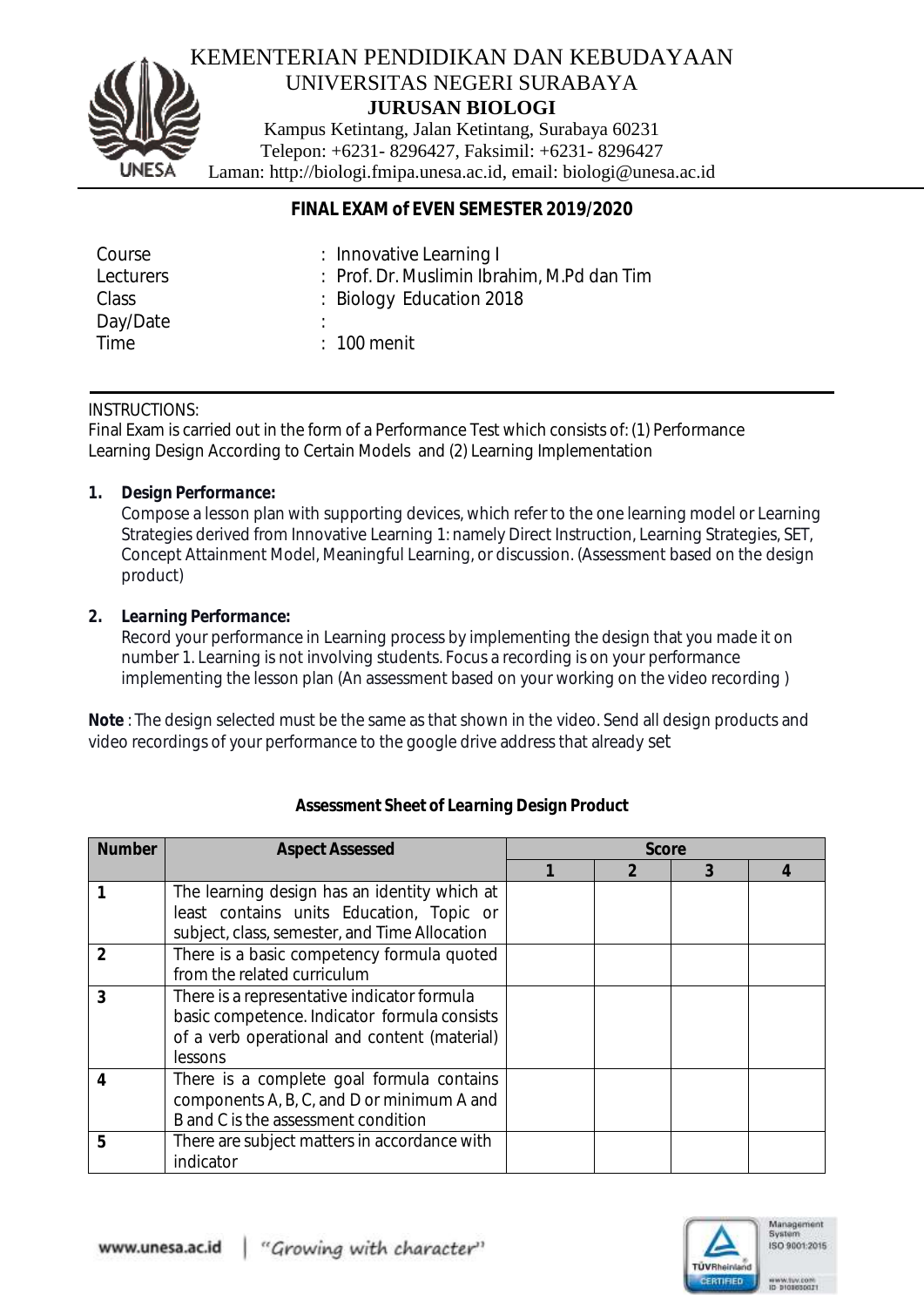

# KEMENTERIAN PENDIDIKAN DAN KEBUDAYAAN UNIVERSITAS NEGERI SURABAYA **JURUSAN BIOLOGI**

Kampus Ketintang, Jalan Ketintang, Surabaya 60231 Telepon: +6231- 8296427, Faksimil: +6231- 8296427 Laman: http://biologi.fmipa.unesa.ac.id, email: [biologi@unesa.ac.id](mailto:biologi@unesa.ac.id)

| <b>Number</b> | <b>Aspect Assessed</b>                                                                                                                                                                                                                                                                     |  | Score          |               |                |  |
|---------------|--------------------------------------------------------------------------------------------------------------------------------------------------------------------------------------------------------------------------------------------------------------------------------------------|--|----------------|---------------|----------------|--|
|               |                                                                                                                                                                                                                                                                                            |  | $\overline{2}$ | $\mathcal{E}$ | $\overline{4}$ |  |
| 6             | Has an early learning activity stage in the form<br>of motivating activities, apperception, and<br>delivery of that goal packaged as one the<br>intact activity aims to emerge problem or<br>learning topic                                                                                |  |                |               |                |  |
| 7             | Have outlined the core activity stages in the<br>form of problem-solving activities that<br>appears in the initial activity or activities to<br>elaborate on emerging topics on activities<br>early. In the end, there are core activities<br>answer to a problem or elaboration on topics |  |                |               |                |  |
| 8             | Has a closing activity stage aims to increase<br>student retention such as summarize or<br>evaluate or give follow-up or search<br>assignments application form<br>learned<br>concept                                                                                                      |  |                |               |                |  |
| 9             | In the three stages of learning (items 6, 7, 8)<br>explicitly designed steps (syntax) modeled<br>learning or strategy3                                                                                                                                                                     |  |                |               |                |  |
| 10            | Have an adequate assessment design<br>(according) with indicators or objectives<br>which is designed to be assessed<br>Total score 40 (Forty)                                                                                                                                              |  |                |               |                |  |
|               |                                                                                                                                                                                                                                                                                            |  |                |               |                |  |

# *Observation Sheet Learning Performance (Based) VIDEO*

| <b>Number</b> | <b>Aspect Assessed</b>                                                                                                                                    |  | Score |   |  |  |  |
|---------------|-----------------------------------------------------------------------------------------------------------------------------------------------------------|--|-------|---|--|--|--|
|               |                                                                                                                                                           |  |       | 3 |  |  |  |
|               | Students do an induction set for<br>do<br>apperception, motivation, delivery<br>0f<br>objectives in order raises problems, question<br>or subject matter  |  |       |   |  |  |  |
|               | Students do the core activities relevant to the<br>problem, question, or topic as well as<br>following the model syntax steps selected<br>completely      |  |       |   |  |  |  |
| 3             | The media used is very suitable to convey<br>messages during learning                                                                                     |  |       |   |  |  |  |
| 4             | The teacher's voice is not monotonous there<br>are times when the sound is loud, to<br>emphasize there are moments of silence<br>allow students to think. |  |       |   |  |  |  |
| 5             | Time allocation is enough according to plan<br>which has been made.                                                                                       |  |       |   |  |  |  |

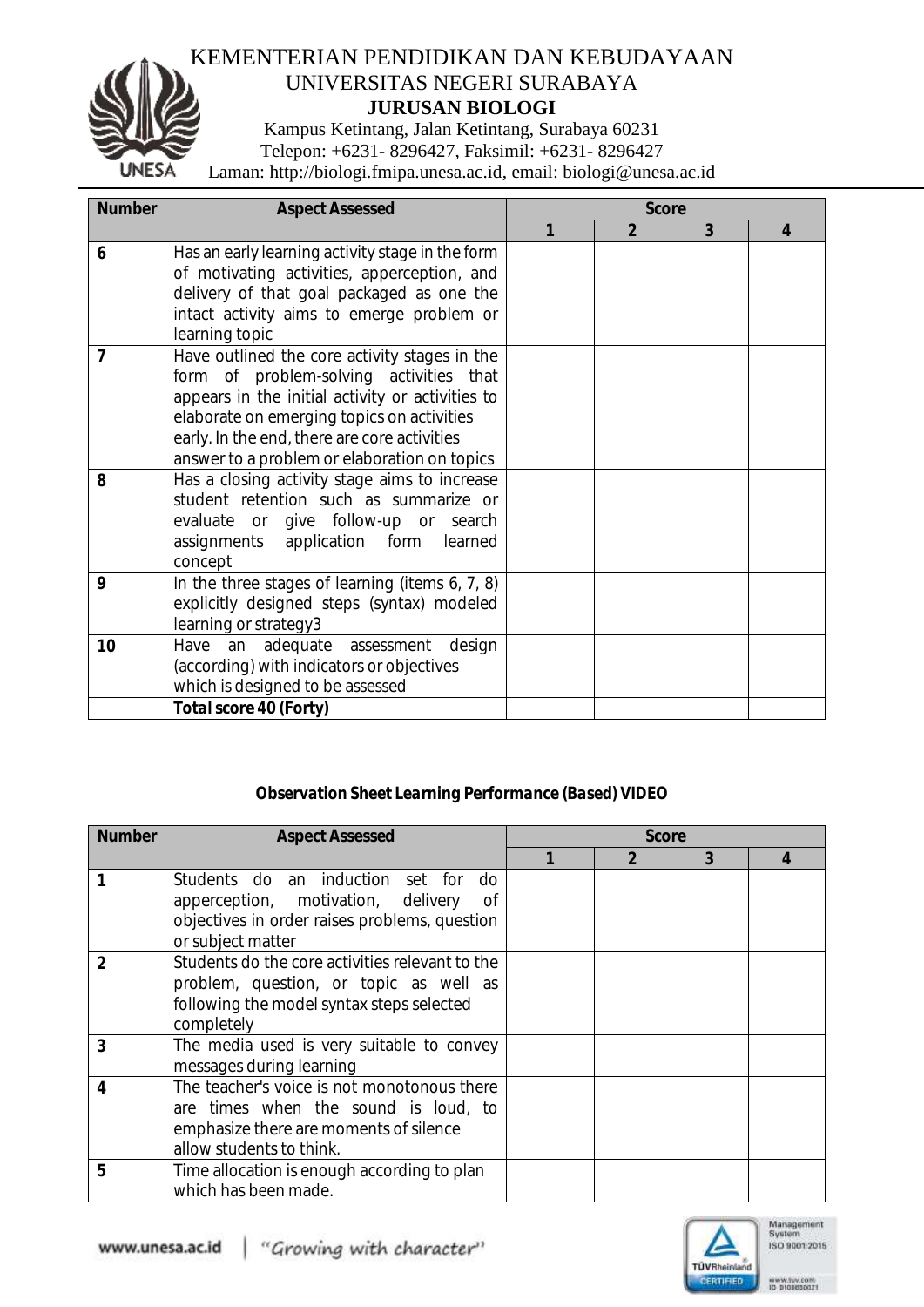

## KEMENTERIAN PENDIDIKAN DAN KEBUDAYAAN UNIVERSITAS NEGERI SURABAYA **JURUSAN BIOLOGI**

Kampus Ketintang, Jalan Ketintang, Surabaya 60231 Telepon: +6231- 8296427, Faksimil: +6231- 8296427 Laman: http://biologi.fmipa.unesa.ac.id, email: [biologi@unesa.ac.id](mailto:biologi@unesa.ac.id)

| Number | <b>Aspect Assessed</b>                                                                                                                                                                     |  | Score         |   |   |  |
|--------|--------------------------------------------------------------------------------------------------------------------------------------------------------------------------------------------|--|---------------|---|---|--|
|        |                                                                                                                                                                                            |  | $\mathcal{P}$ | 3 | 4 |  |
| 6      | Communication skills, use of language,<br>selection of vocabulary and skills explain<br>shows every skill under the the current<br>learning situation                                      |  |               |   |   |  |
| 7      | Have a draft assessment adequate (according)<br>with indicators or that purpose designed to be<br>assessed                                                                                 |  |               |   |   |  |
| 8      | At the end of the core activities, all problems<br>or questions answered and the topic of the<br>lesson has been elaborated according to the<br>content the learning that must be conveyed |  |               |   |   |  |
| 9      | Students do closing<br>activities<br>for<br>strengthening student retention in a way<br>make a summary, evaluation, or form of<br>application forms concepts that have been<br>learned.    |  |               |   |   |  |
| 10     | In general, the whole process learning that<br>has been done shows the learning model or<br>learning strategy ones selected                                                                |  |               |   |   |  |
|        | Total score 40 (Forty)                                                                                                                                                                     |  |               |   |   |  |

Assessment rubric:

For each item, give a maximum score (5) if the student's performance shows design/activity such as a description of the aspects being assessed, and gradually reduced (4, 2 or 1) in line with the reduced quality of the design/performance so that it differs from demands description

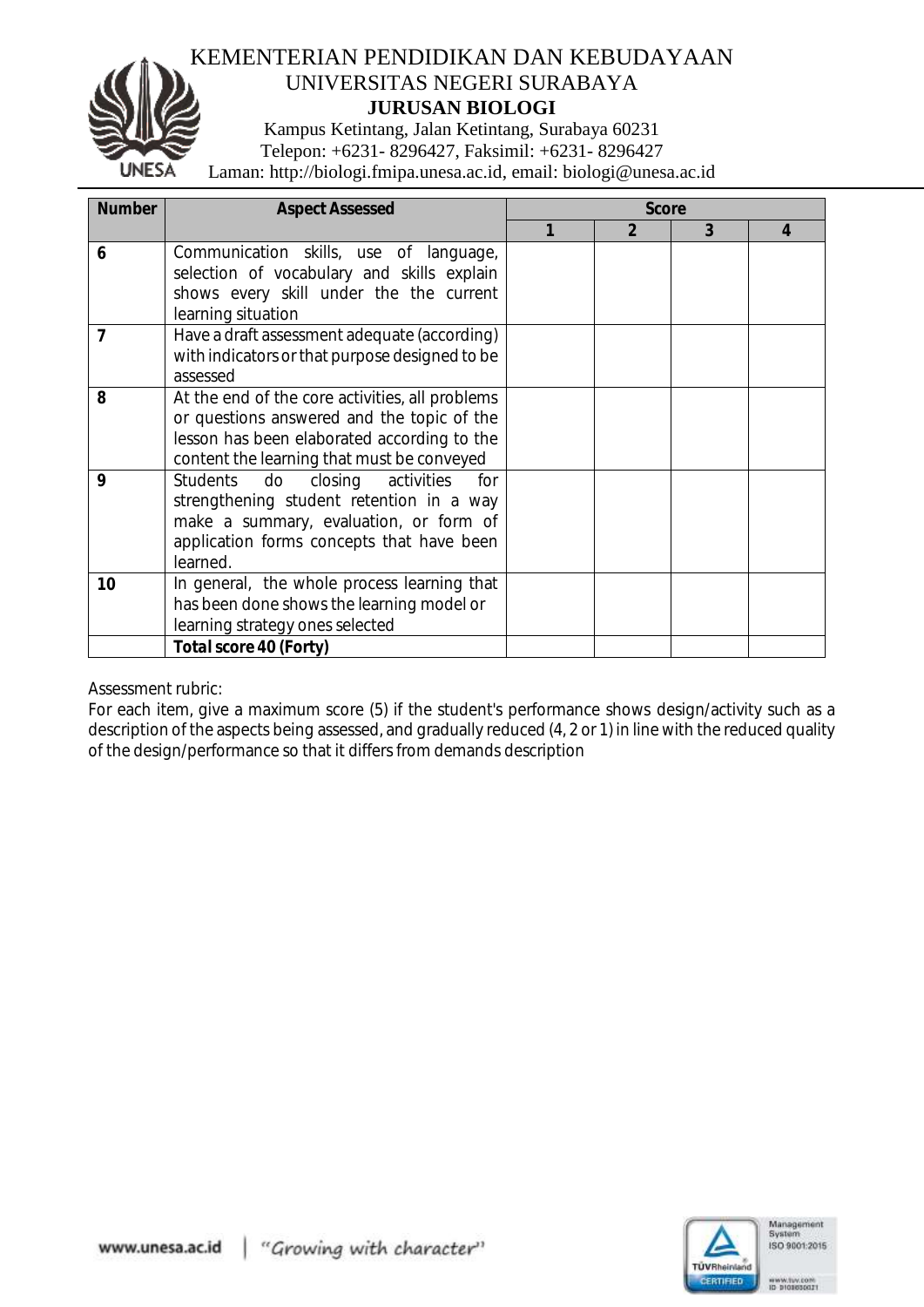

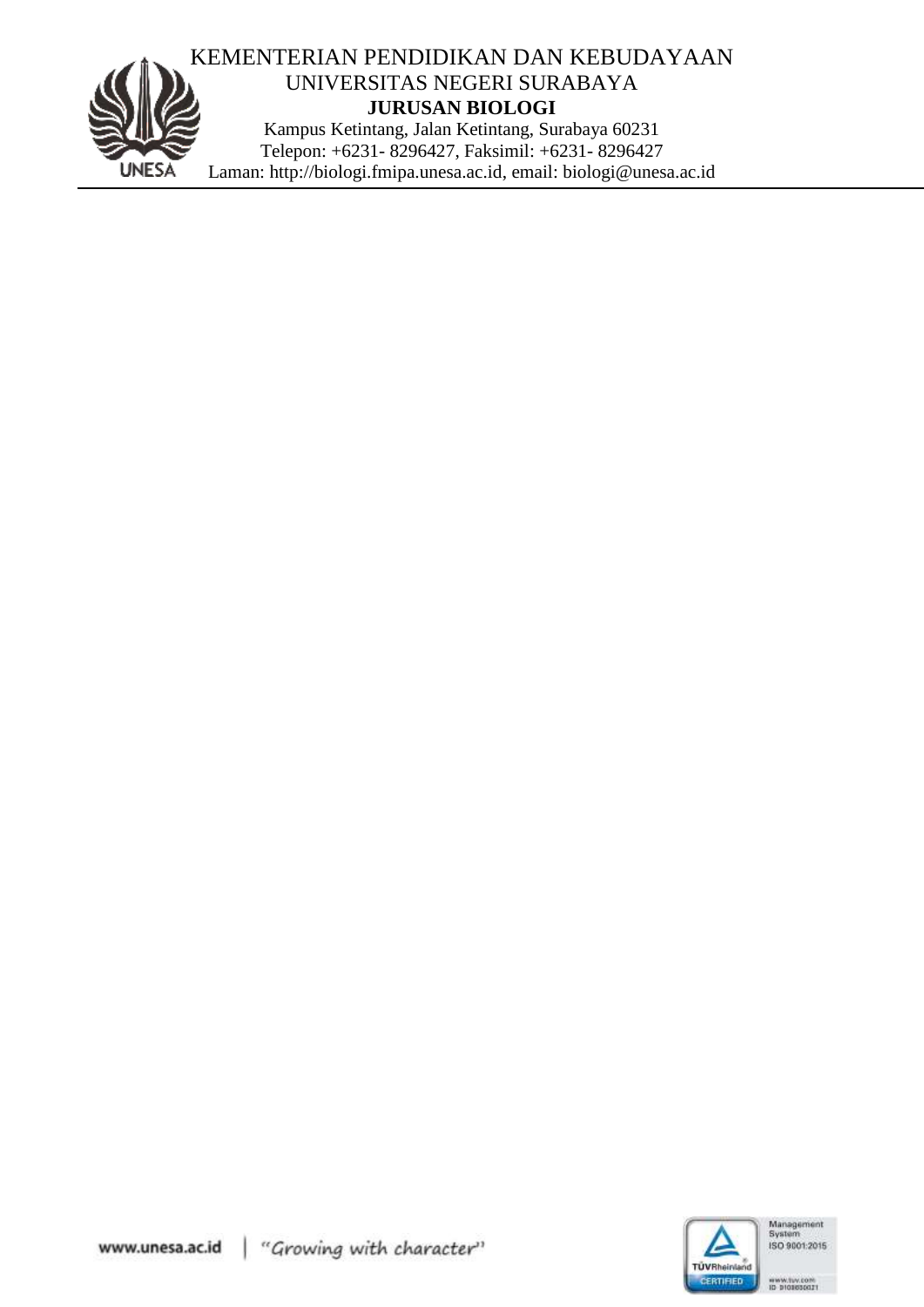

#### *FINAL EXAM of EVEN SEMESTER 2019/2020*

| Course    | : Genetics                                   |
|-----------|----------------------------------------------|
| Lecturers | : Prof. Dr. Endang Susantini, M.Pd. and Team |
| Class     | : Biology Education/2018                     |
| Time      | $\div$ 100 minutes                           |
|           |                                              |

*Anwer the question in the answer sheet.*

- 1. An inbred strain of plants has a mean height of 24 cm. A second strain ofthe same species from a different country also has a mean height of 24cm. The F1 plants from a cross between these two strains are also 24 cmhigh. However, the F2 generation shows a wide range of heights; themajority are like the P1 and F1 plants, but approximately 4 of 1000 areonly 12 cm high, and 4 of 1000 are 36 cm high.
	- a. What mode of inheritance is occurring here?
	- b. How many gene pairs are involved?
	- c. How much does each gene contribute to the plant height?
	- d. Indicate one possible set of genotypes of the P1 and F1 plants that could explain their heights.
	- e. Indicate one possible set of genotypes to account for F2 plants that are 18 cm or 33 cm high
- 2. Marian's father is colorblind, as is her maternal grandfather (her mother's father). Marian herself has normal color vision. Marian and her husband, Martin, who is also colorblind, have just had their first child, a son they have named Mickey. Please answer the following questions about this small family.
	- a. What is the probability that this child will be colorblind?
	- b. Three sources of the colorblindness allele are mentioned in this family. If Mickey is colorblind, from which of these three men (Marian's grandfather, Marian's father, or Martin) did he inherit the allele?
- 3. An individual is heterozygous for four genes, named a, b, c and d. The mutations are recessive. This individual is test-crossed with another individual who is homozygous recessive for all 4 traits. 1,000 progeny are found as follows:

| $\gamma$ - - -<br>$\Gamma$ $\sigma$ $\sigma$ |         |
|----------------------------------------------|---------|
| phenotype                                    | progeny |
| $ab+c+d+$                                    | 42      |
| $a^{+}bcd$                                   | 43      |
| $a^+b^+c^+d$                                 | 140     |
| $abcd$ <sup>+</sup>                          | 145     |
| $ab + cd +$                                  | 6       |
| $a^+bc^+d$                                   | 9       |
| $a^+b^+cd$                                   | 305     |
| $abc+d+$                                     | 310     |